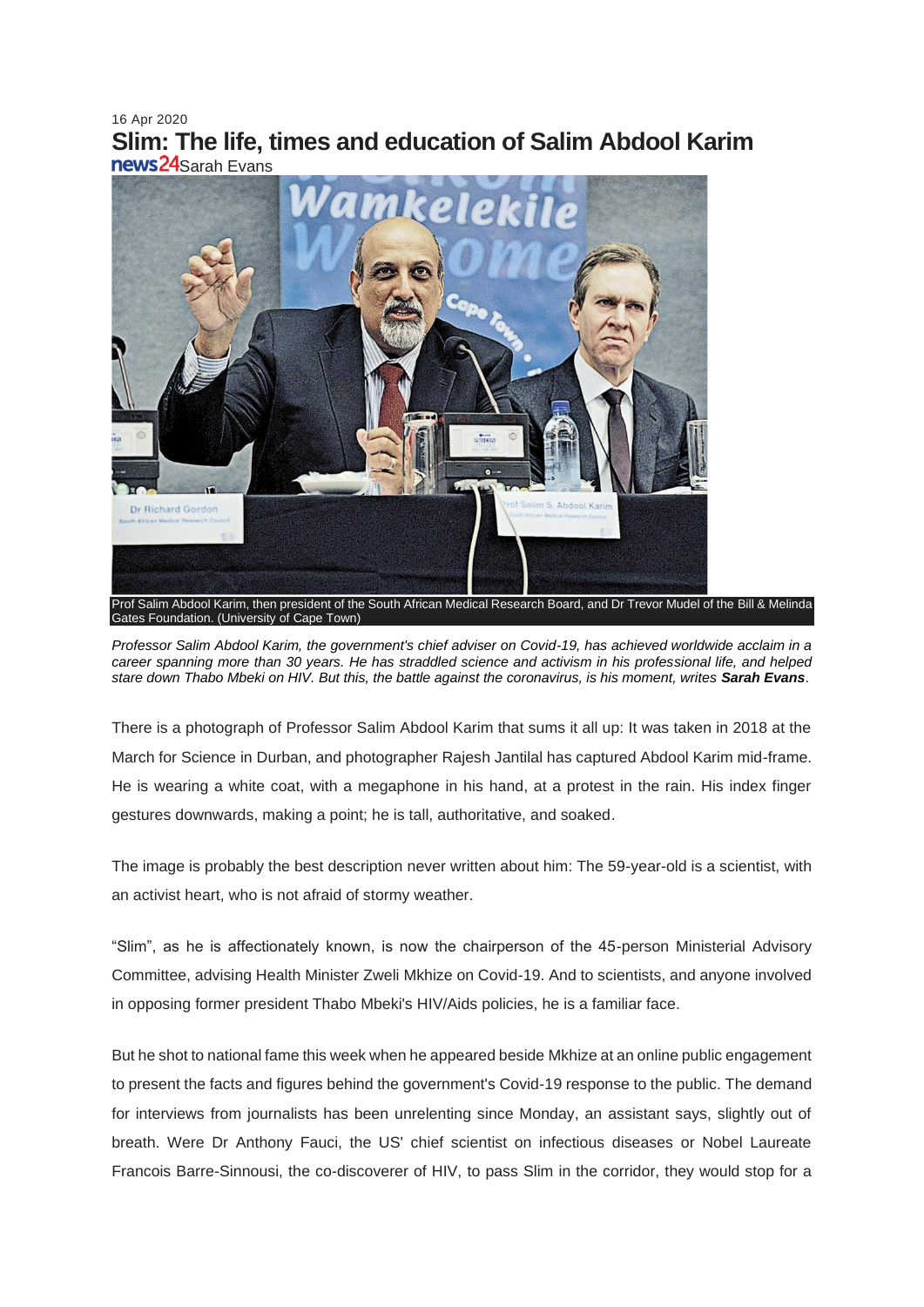catch-up chat with their friend (all appropriate social distancing measures considered). But despite his presence on the international stage, this much is clear: His Covid-19 work will secure his place in the history books. Because this is Slim's moment; the high watermark of a career spent breaking new ground on infectious diseases.

## **A life spent studying viruses**

In a webinar with News24 this week, Abdool Karim described what appears to be a grueling work schedule, with a relaxed grin and laid-back demeanour. After working all day, and having dinner with his family, he starts a "second day" from about 20:30 until about 02:00, a routine he has had for many years.

When he was called upon by Mkhize to help him manage the Covid-19 crisis, he happily agreed. "I didn't ask to do any of this, I was asked to come and do it," he said. Never one to shy away from a deadly and incurable disease, Slim agreed.

He said he started out studying measles and epidemics before he chaired the government's expert committee on polio. He then focused on immunisation, with Hepatitus-B and HIV his main areas of research.



**Salim Abdool Karim approaches his work with "fitness, ardour, depth, and intelligence". (Media24 Archive)**

"I've spent most of my life studying viruses. So, in a way, this was an obvious challenge to take up." His wife, Quarraisha, is an equally accomplished epidemiologist, famous for her contributions to Aids research. Their two daughters, Safura and Aisha, are a public health lawyer and a health journalist, respectively.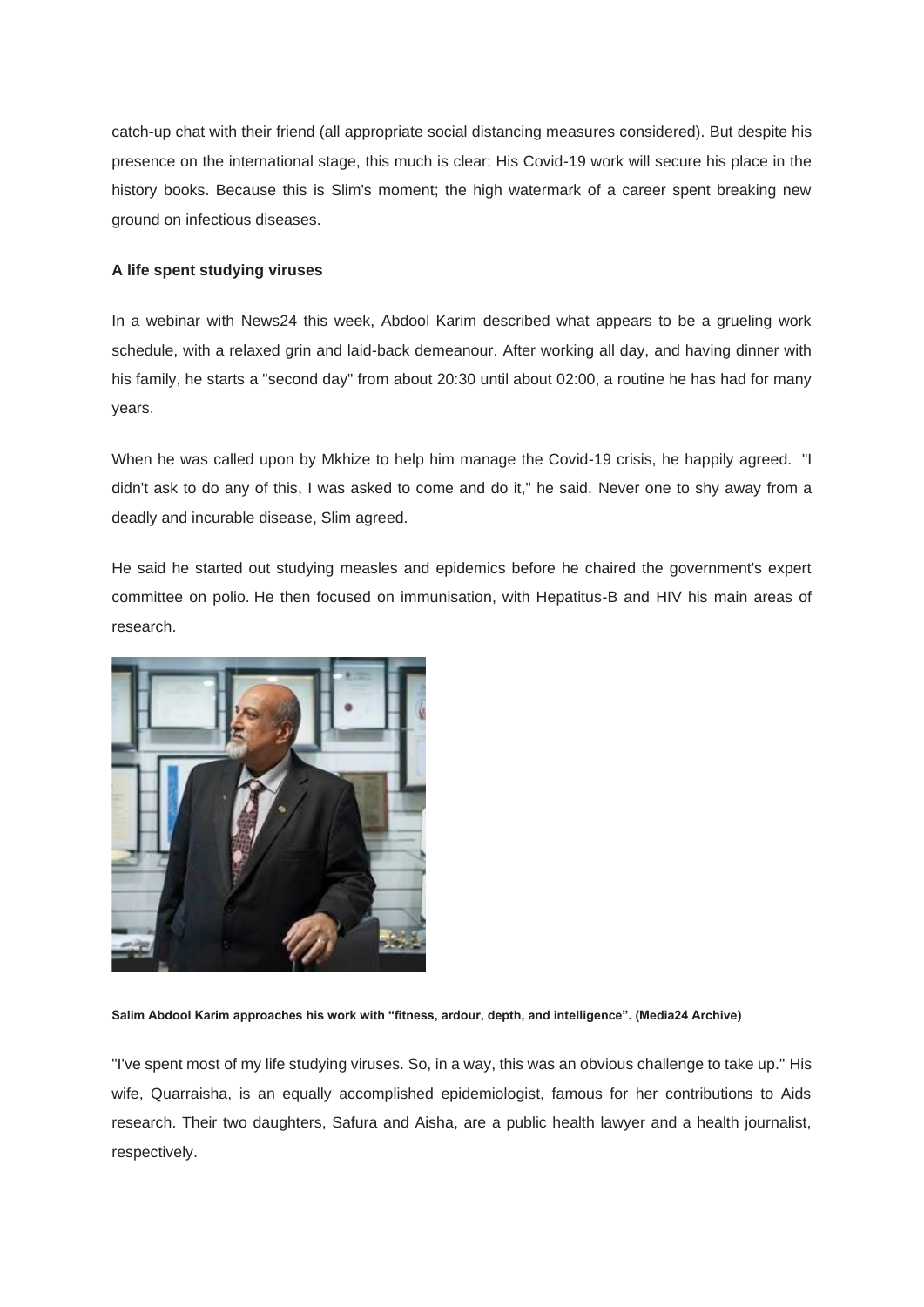## **'A wonderful PhD…**'

In an interview with academic journal The Lancet, Slim said he entered medicine as a second choice, "to be on the safe side", as options for Indians were limited in the turbulent 1970s. His first choice was engineering. As fate would have it, that option did not materialise, and he found himself graduating from the then-University of Natal as a doctor.

Slim and Quarraisha's PhD supervisor, Struggle stalwart and acclaimed HIV/Aids researcher and paediatrician Professor Hoosen "Jerry" Coovadia, remembers an impressive young student.

Slim approached his work with "fitness, ardour, depth, and intelligence". His thesis on Hepatatis-B in children was undertaken "surprisingly carefully" and he showed a knack for epidemiology that would stand him in good stead later in his career.

"He was the first person I'd met who could do a population-level survey of where Hep-B strikes; every bit of the epidemiological and social implications of the problem. And he did a wonderful PhD. on it. That was the beginning of my appreciation of him."



Several decades later, Slim has a CV that stretches all the way from UNAIDS, to the World Health Organisation, Columbia University, Harvard University and the South African Medical Research Council. In South Africa, he is best known for being the director of the Centre for Aids Programme of Research in South Africa (Caprisa).

In 2019, he added the title of Fellow of the Royal Society to his name, joining the ranks of Sir Isaac Newton as among the most respected scientists in the world. After a career of 30 years, when Slim calls, scientists answer. Professor Brian Williams, a mathematician with decades of experience in TB research, tells News24 from Switzerland Slim asked him to assist with expert advice on Covid-19.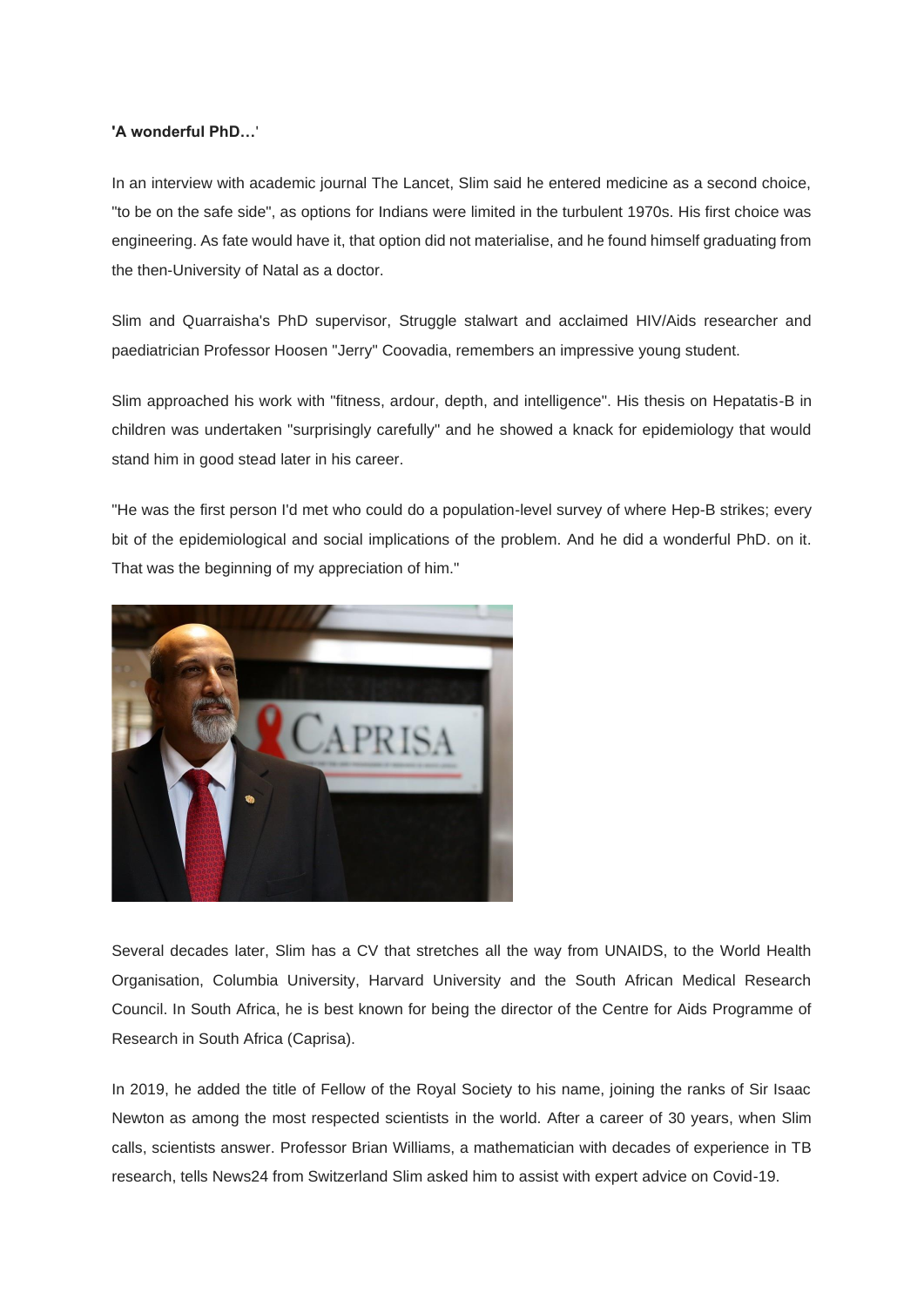He appeared electronically from Geneva as part of the government's unprecedented public engagement on Covid-19 on Monday night at 30 minute's notice because "Slim called".

### **Showing up Mbeki**

While his international reputation is largely that of a scientist, in South Africa his reputation straddles the realms of science and activism. Even his presence at Mkhize's side this week harked back to Mbeki: the minister and the doctor were students together at university.

Thirty years after graduating, the two men stood in a hotel room at The Hilton Hotel in Durban as former health minister Manto Tshabalala-Msimang rained hellfire on Slim and Coovadia, for daring to oppose the government's stance on HIV/Aids.

Mkhize representing the government (although not necessarily agreeing with it), Abdool Karim opposing it. The incident took place on the sidelines of the International Aids Conference in Durban in 2000. Coovadia chaired the conference, while Slim, his former pupil, was the scientific programme chairperson. There, the two scientists and their many colleagues around the world plotted to jolt the Mbeki government into action by either persuading it with science, or by shaming it into action.

#### **The incident at the hotel**

It was the moment Slim became acquainted with politics, having spent most of his career outside of it; it was a baptism of fire for the scientist. Tshabalala-Msimang ordered Slim and Coovadia to her hotel room at The Hilton to give them a dressing-down about the goings on at the conference. Mkhize was there as well as current deputy health minister Joe Phaahla, and others.

After being derided by the minister for his belief in science, Coovadia, with a long history in the struggle against apartheid as a leader of the United Democratic Front and other structures, had had just about enough.



**Salim Abdool Karim delivers an address at the World Aids Conference in Durban in 2018. (Media24 Archive)**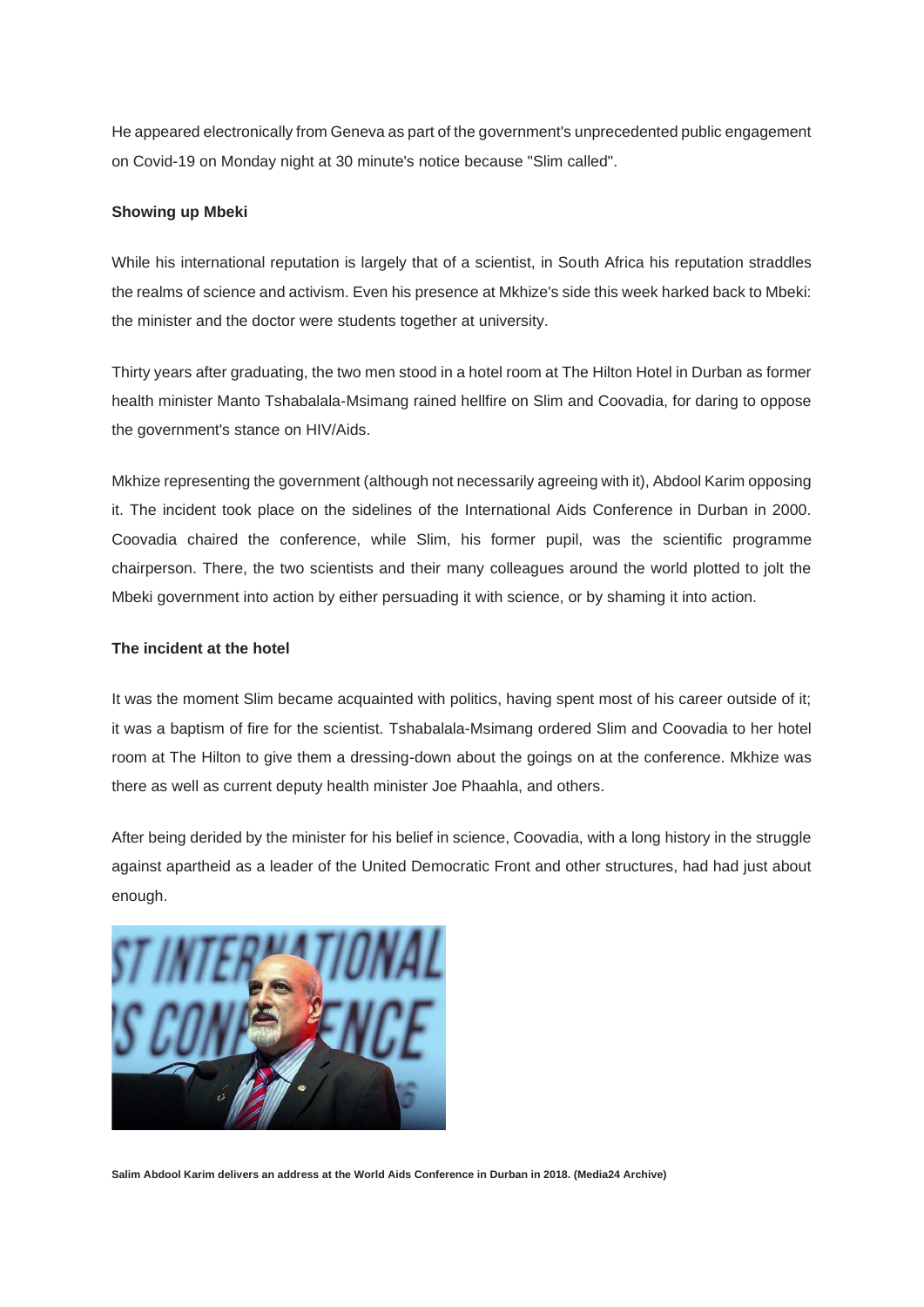"She started giving us a lecture, asking how we could oppose the government and so on. I said to her, 'You were overseas, you weren't here [during the Struggle]. I was here, they bombed my house, not yours'." And then the late minister said something that Coovadia says he will never forget. "She looked at the two of us and said, 'You two, you are here now, but tomorrow all your friends will be gone. And then there will be me, and then there will be you'."

Nelson Mandela closed the conference to rapturous applause - a public relations coup for Coovadia and his colleagues. A seminal declaration emanated from the conference, showing the scientific community united in its opposition to the dissidence by Mbeki.

That combined with the political heft of Mandela and the emotive address by child activist Nkosi Johnson arguably changed the course of history. With Slim at his side, Coovadia and his colleagues sealed Mbeki's fate as a pariah of the international community.

### **Slim, the ally**

With his baptism of fire complete, Slim went on to become an ally of HIV/Aids activists in South Africa. Mark Heywood, formerly of the Treatment Action Campaign (TAC), remembers his contribution. "He was already a researcher in the field, but was also open to making connections with activists. So, from very early on, the TAC relied on him to make medical knowledge accessible to community activists… He and his wife played an important role," said Heywood.

Slim went on to become a signatory to another crucial declaration at the Bredel Conference in 2001, lending his scientific weight to the TAC and other organisation's position on the use of anti-retroviral drugs.

Is he a good fit for this position?

"Undoubtedly," Heywood said. "He's not a pushover, because of his stand against Mbeki, so he has the necessary independence. But he like all of us, he thinks that where the government is good, it needs support. He also has the respect of the scientific community."